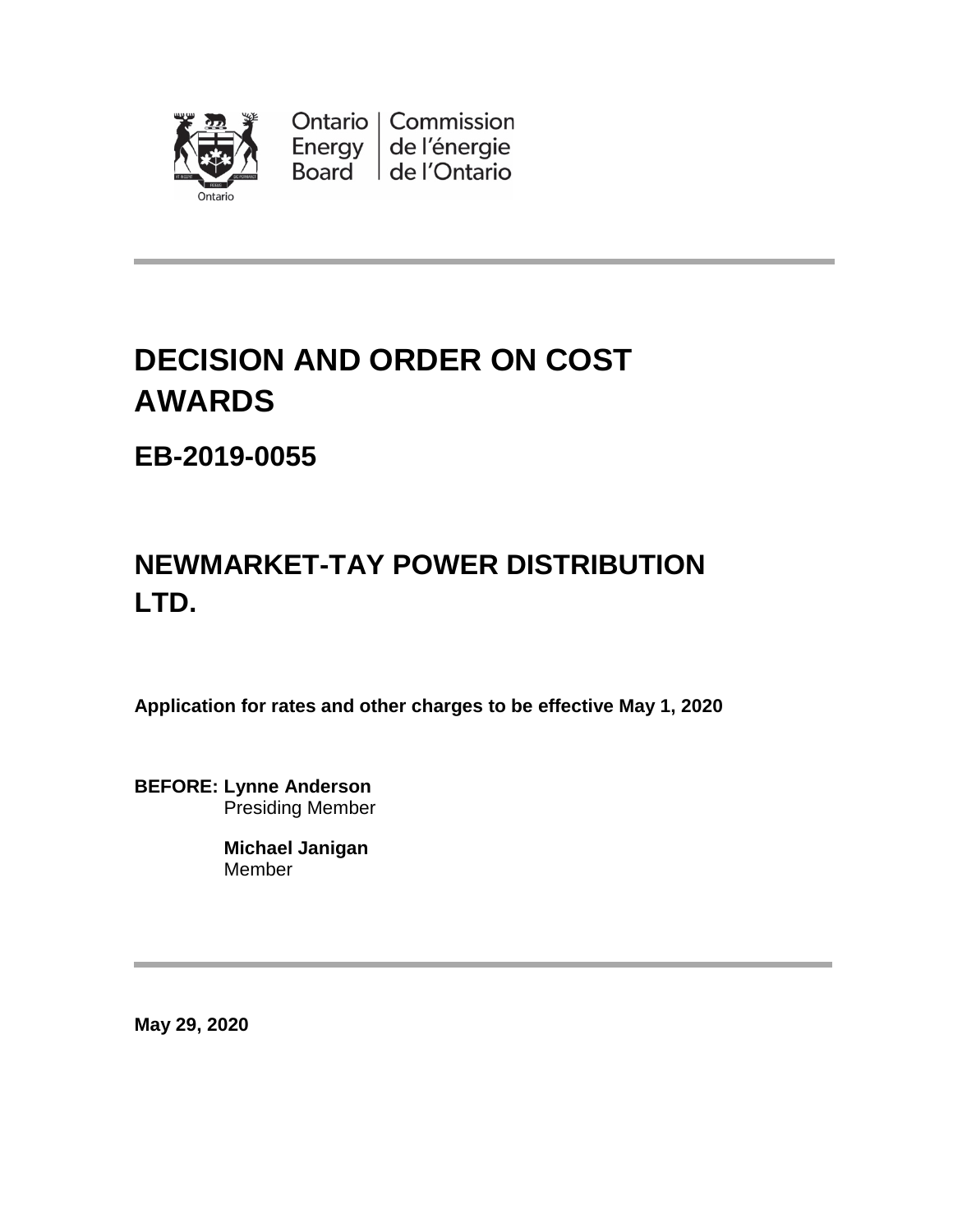### **INTRODUCTION AND SUMMARY**

This is a decision of the Ontario Energy Board (OEB) on cost claims filed with respect to a Newmarket-Tay Power Distribution Ltd. (Newmarket-Tay Power) proceeding.

Newmarket-Tay Power filed an incentive rate-setting mechanism (IRM) application with the OEB on November 11, 2019 under section 78 of the *Ontario Energy Board Act*, *1998*, S.O. 1998, c. 15, (Schedule B) seeking approval for changes to its electricity distribution rates to be effective May 1, 2020.

The OEB granted the School Energy Coalition (SEC) and the Vulnerable Energy Consumers Coalition (VECC) intervenor status and cost award eligibility in relation to the review of Newmarket-Tay Power's cost allocation proposal.

On April 23, 2020, the OEB issued its Decision and Rate Order in which it set out the process for intervenors to file their cost claims, for Newmarket-Tay Power to object to the claims and for intervenors to respond to any objections raised by Newmarket-Tay Power.

The OEB received cost claims from SEC and VECC. No objections to the cost claims were received from Newmarket-Tay Power.

#### **Findings**

The OEB has reviewed the cost claims to ensure that they are compliant with the OEB's *Practice Direction on Cost Awards*. In light of the Covid-19 emergency, the OEB accepts the confirmation by SEC of the nature of its cost award claim.

The OEB finds that SEC and VECC are eligible for 100% of their reasonably incurred costs of participating in this proceeding. The OEB finds that all claims are reasonable and shall be reimbursed by Newmarket-Tay Power.